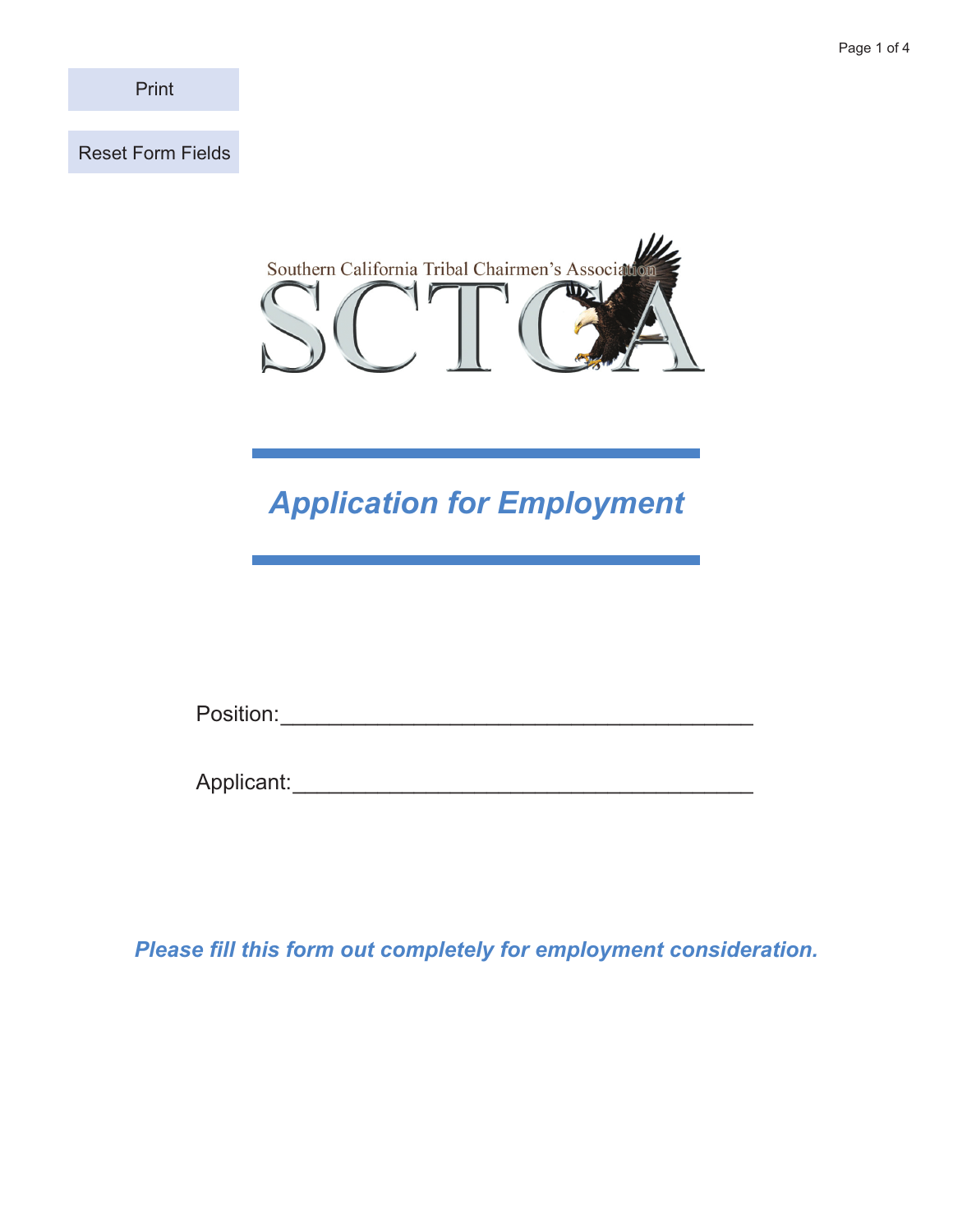#### **APPLICATION FOR EMPLOYMENT AT WILL EMPLOYMENT – EQUAL OPPORTUNITY EMPLOYER WITH INDIAN PREFERENCE**

#### **PERSONAL INFORMATION**

a sa kacamatan ing Kabupatèn Kabupatèn Kabupatèn Kabupatèn Kabupatèn Kabupatèn Kabupatèn Kabupatèn Kabupatèn K

|                                                                                                      | Date: $08/07/2012$ |  |  |
|------------------------------------------------------------------------------------------------------|--------------------|--|--|
| <b>Mailing Address:</b>                                                                              | Home Address:      |  |  |
|                                                                                                      |                    |  |  |
|                                                                                                      |                    |  |  |
|                                                                                                      |                    |  |  |
|                                                                                                      |                    |  |  |
| Are you related to any current employee(s) of SCTCA? [ ] Yes [ ] No                                  |                    |  |  |
|                                                                                                      |                    |  |  |
|                                                                                                      |                    |  |  |
| Do you have the legal right to work in the U.S.? [ ] Yes [ ] No                                      |                    |  |  |
| Indian Preference:                                                                                   |                    |  |  |
| American Indian [ ] Yes [ ] No If Yes, indicate tribal affiliation: ________________________________ |                    |  |  |
| Enrolled Member [ ] Yes [ ] No                                                                       |                    |  |  |
|                                                                                                      |                    |  |  |

## **EMPLOYMENT DESIRED**

| <b>Position Desired:</b>                                                                                                                        |                                                                                  |  |  |  |
|-------------------------------------------------------------------------------------------------------------------------------------------------|----------------------------------------------------------------------------------|--|--|--|
| (Do NOT leave blank.)                                                                                                                           | ________________________________ Date you can start: ___________________________ |  |  |  |
| Have you ever worked for SCTCA before? [ ] Yes [ ] No                                                                                           |                                                                                  |  |  |  |
|                                                                                                                                                 |                                                                                  |  |  |  |
| Have you ever applied for a position with SCTCA before? [ ] Yes [ ] No If Yes, when:                                                            |                                                                                  |  |  |  |
|                                                                                                                                                 |                                                                                  |  |  |  |
|                                                                                                                                                 |                                                                                  |  |  |  |
|                                                                                                                                                 |                                                                                  |  |  |  |
| Is there anything that prevents you from working with minors? $\lceil$   Yes $\lceil$   No                                                      |                                                                                  |  |  |  |
|                                                                                                                                                 |                                                                                  |  |  |  |
| Can you perform the essential job requirements of the position you are applying for with or without reasonable<br>accommodation? [ ] Yes [ ] No |                                                                                  |  |  |  |
| Note: SCTCA considers reasonable accommodation measures that may be necessary for eligible applicants to perform<br>essential job functions.    |                                                                                  |  |  |  |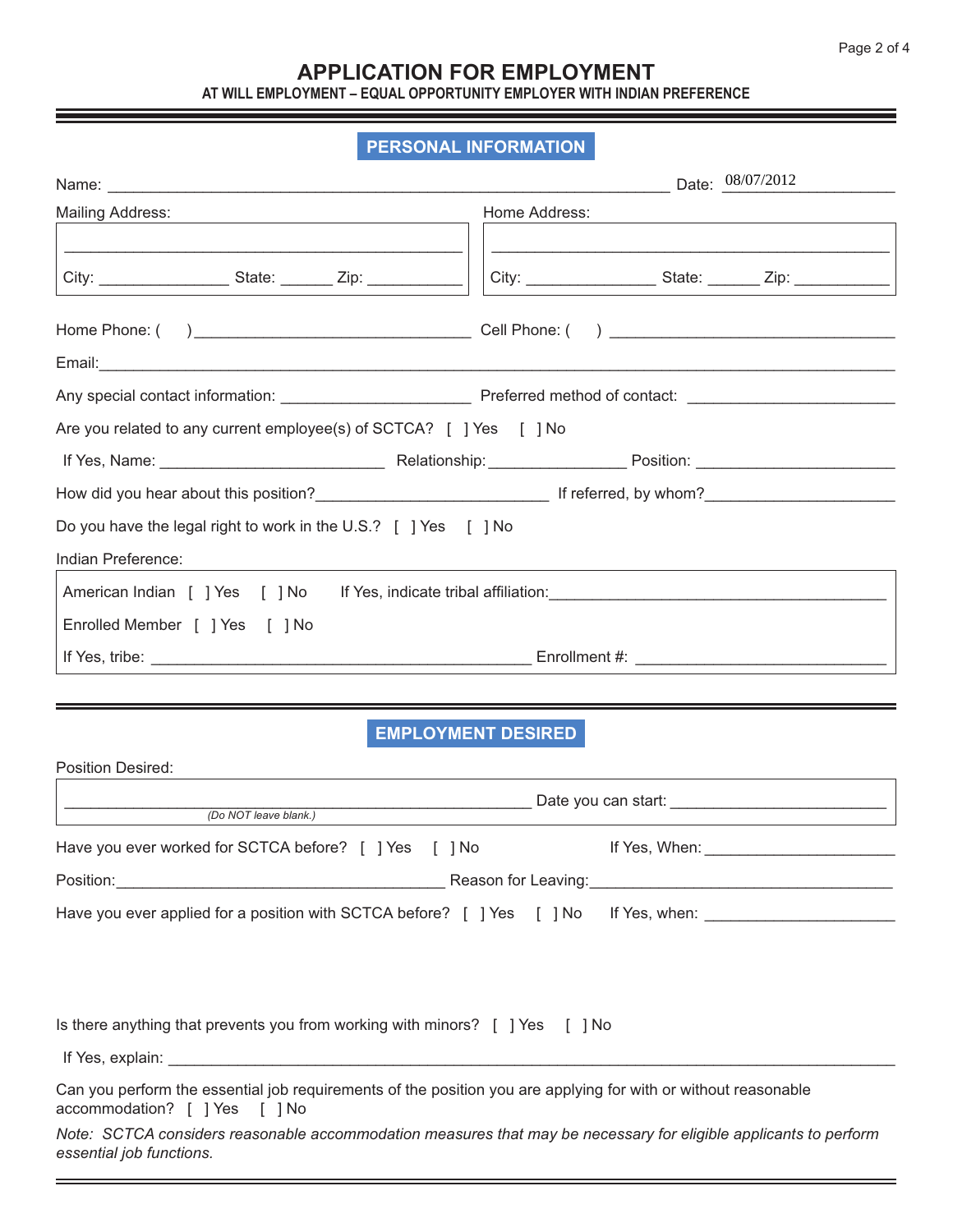## **EDUCATION** Page 3 of 4

|              | Name & Location<br>of School | Course of Study | No. of<br>Years<br>Completed | Did you<br>Graduate? | Degree,<br>Diploma, or<br>Certificate |
|--------------|------------------------------|-----------------|------------------------------|----------------------|---------------------------------------|
| High School  |                              |                 |                              |                      |                                       |
| College      |                              |                 |                              |                      |                                       |
| Trade School |                              |                 |                              |                      |                                       |
| Other        |                              |                 |                              |                      |                                       |

LIST ANY PROFESSIONAL MEMBERSHIPS, TECHNICAL SKILLS OR SPECIAL TRAINING RECEIVED: (You may exclude memberships which would reveal sex, race, religion, national origin, age, ancestry, handicap or other protected status)

| <b>MILITARY SERVICE</b>                                        |                                                                             |  |  |
|----------------------------------------------------------------|-----------------------------------------------------------------------------|--|--|
| Have you ever served in the Armed Forces?<br>[ ] Yes<br>[ ] No | Dates of service: From /<br>To                                              |  |  |
| Branch:<br>Rank at time of discharge:                          | Please name your MOS and provide a brief description of<br>your job duties: |  |  |

 $\_$  , and the set of the set of the set of the set of the set of the set of the set of the set of the set of the set of the set of the set of the set of the set of the set of the set of the set of the set of the set of th  $\_$  , and the set of the set of the set of the set of the set of the set of the set of the set of the set of the set of the set of the set of the set of the set of the set of the set of the set of the set of the set of th  $\_$  , and the set of the set of the set of the set of the set of the set of the set of the set of the set of the set of the set of the set of the set of the set of the set of the set of the set of the set of the set of th

### **Employment History**

Please complete the following section for your previous work experience (8 years minimum) beginning with your most recent position. Account for periods of unemployment over 30 days. Do not leave this section blank (even if you provide a resume), attach extra pages if necessary.

| . .                           | <b>Company Name</b> | Job Title                                                      |
|-------------------------------|---------------------|----------------------------------------------------------------|
| <b>Description of Duties:</b> |                     | Employed (month & year)<br>From $\frac{1}{\sqrt{2}}$<br>$To$ / |
|                               |                     |                                                                |
|                               |                     | Reason for leaving                                             |
|                               |                     |                                                                |
| 2.                            | <b>Company Name</b> | Job Title                                                      |
| <b>Description of Duties:</b> |                     | Employed (month & year)<br>From $\frac{1}{\sqrt{2}}$<br>$To$ / |
|                               |                     |                                                                |
|                               |                     | Reason for leaving                                             |